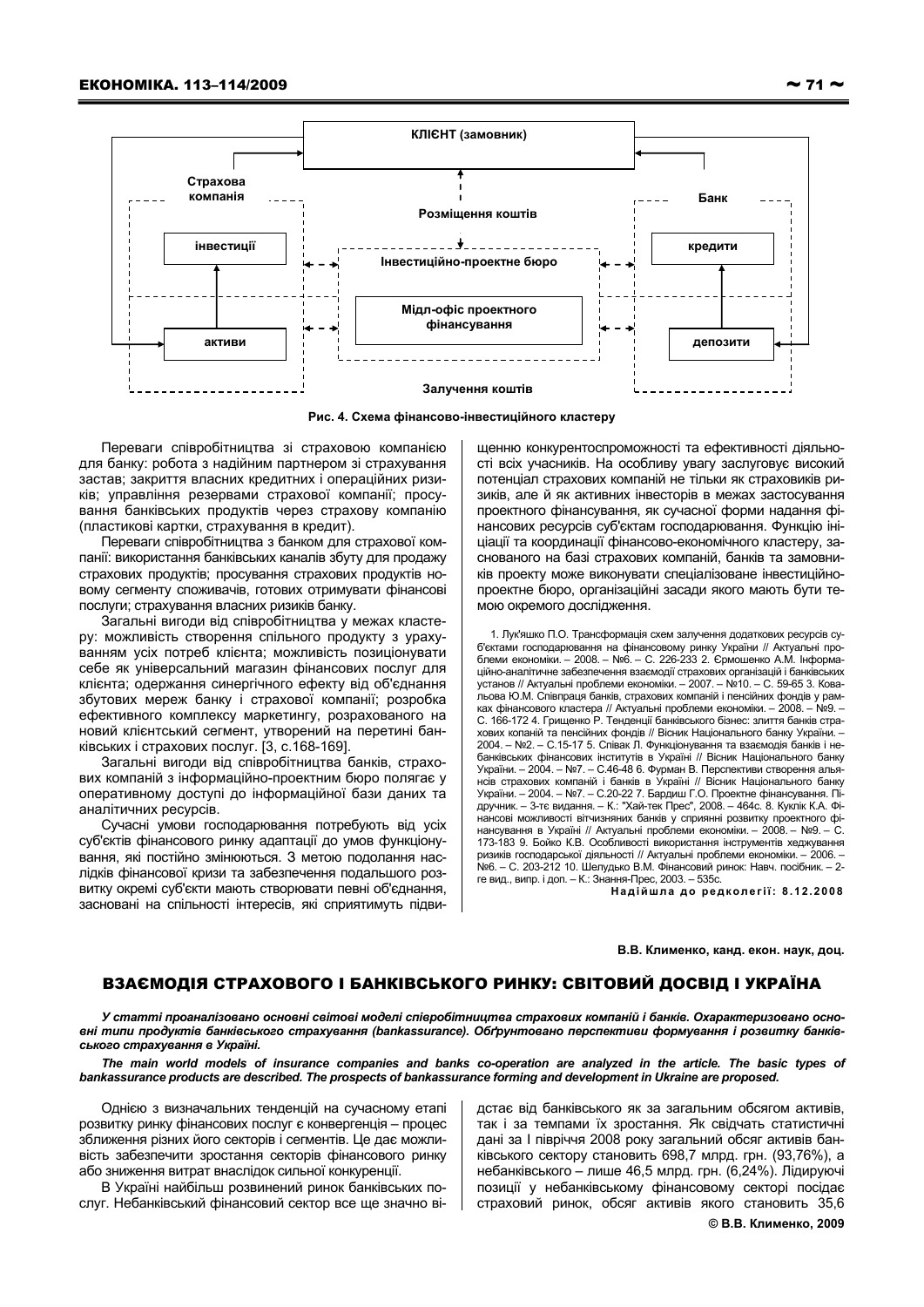млрд. грн. (76,56%) [1]. І банківський, і страховий ринок в Україні стає все більш конкурентним, тому надзвичайно важливе позиціонування нових послуг. Крім того, довіра до банківського ринку у вітчизняних суб'єктів вища, і вони більше схильні до того, щоб купити страховий продукт саме в банку. Посднання банківських і страхових продуктів є також одним із способів збереження відносин з клієнтами, оскільки наявність ширшого спектру продуктів може утримати клієнта від переходу в іншу організацію, що надає фінансові послуги.

Проблемам страхування, становлення і розвитку страхового ринку в Україні присвячені наукові праці В. Альошина, В. Базилевича, В. Загрібного, І.Лютого, С.Осадця та інших вітчизняних вчених-економістів і практиків. Проте у сучасній науковій літературі і практиці не знайшли достатнього висвітлення питання взаємодії страхового і банківського ринку України, що становить потенційні можливості для подальшого розвитку цих сегментів фінансового ринку і економіки в цілому.

Метою статті є аналіз світового досвіду у сфері банківського страхування і окреслення можливостей його використання в Україні. Для досягнення цієї мети необхідно розв'язати низку завдань, зокрема: визначити основні етапи розвитку кооперації страхових компаній і банків; оцінити вигоди від кооперації для страхових компаній і банків; проаналізувати основні світові моделі співробітництва страхових компаній і банків; охарактеризувати основні типи продуктів банківського страхування (bankassurance); обґрунтувати перспективи формування і розвитку банківського страхування в Україні.

Створення спільних продуктів дуже перспективне і для страхових компаній, і для банків. У цьому переконує міжнародний досвід подібної співпраці. Зокрема, зарубіжні банки до 1/3 прибутку одержують від реалізації страхових продуктів. У Європі таким шляхом продається кожен третій поліс страхування життя. Подібна співпраця стає вельми перспективною і важливою для банків, тоді як норма процентної маржі доходу банку падає [2]. Компанії, що займаються продажем страхових послуг через банківські канали, пропонують додаткові послуги своїм клієнтам, значно скорочуючи витрати (банки в Європі скоротили витрати страхової компанії на розповсюдження продуктів і адміністративні витрати на 30-50%), і пропонують клієнтам повний спектр фінансових продуктів.

Розглянемо досвід bancassurance в різних країнах. У Європі і США модель bankassurance почала розвиватися, коли і банківська, і страхова галузі знаходилися на етапі відносної зрілості. Компанії шукали способи захисту, збільшення і диверсифікації своїх доходів. Страхування життя і пенсійні продукти доповнювали традиційні ощадні продукти банків, тісно пов'язані з пропонованими ними фінансовими послугами фізичним особам. Банки вважали придбання страхових активів ефективним способом виходу на ринок довгострокових заощаджень і сподівалися, що страхування забезпечить потік доходів і низький ризик при помірному використанні капіталу.

У галузі страхування життя найбільш успішний досвід Південної Європи (Франції, Бельгії і Португалії). Серед основних причин успіху можна назвати такі: гнучке законодавство; зрілий ринок банківських послуг; простота пропозиції страхового продукту; висока довіра споживачів до банків. Менш успішний досвід мають Великобританія, Німеччина і Голландія, де домінують брокери (основним стримуючим чинником виступає досить жорстке законодавство у сфері маркетингу послуг). Щодо Азії, то тут в кожній країні складається така комбінація чинників. яка може або просувати спільний бізнес банків і страхових компаній, або, навпаки, гальмувати його (частка банківського страхування по страхуванню життя в Сінгапурі становить 24% суми всіх доходів, а в Японії - менше 1%). Загалом, в Азії на банківське страхування припадає незначний відсоток страхового ринку. В США банківське страхування лише починає розвиватися після відміни законів Макфадена і Гласса-Стігала, які забороняли банкам займатися інвестиційною страховою діяльністю [3].

У світі процес співробітництва страхового і банківського сегментів фінансового ринку пройшов кілька етапів розвитку - від взаємодії по окремих договорах (надання стандартної банківської послуги і страхування застави) до створення фінансових супермаркетів, які передбачають повну кооперацію страхових компаній і банків у межах одного холдингу, а також ринкові відносини між одним банком і кількома страховими компаніями або однією страховою компанією і кількома банками щодо надання комплексних послуг (рис. 1).



## Рис.1. Етапи розвитку кооперації страхових компаній і банків

Банківське страхування несе вигоди як для страхових компаній, так і для банків. Зокрема, для страхових компаній це: диверсифікація продуктів; залучення нових клієнтів; оптимізація витрат на реалізацію страхових продуктів. Вигоди для банків:

- диверсифікація ризиків;
- залучення нових клієнтів;
- задоволення потреб постійних клієнтів;

можливість управління резервами страхової компанії:

• просування банківських послуг через страхові компанії:

• співпраця з надійним партнером (страховою компанією) по страхуванню застав;

• одержання від страхової компанії значного джерела довгих грошей для банків:

• додатковий дохід (комісія).

Причому комісійну винагороду банк як агент страхової компанії може одержати трьома шляхами:

• за рахунок комісійної винагороди, надаваної страховою компанією, частково (або повністю) субсидувати процент по кредиту;

• отримати мінімальну ціну від страхової компанії, відповідно знизити витрати позичальника на одержання кредиту і страхового захисту;

• розглянути свою діяльність з продажу страхових продуктів як можливість одержати додатковий дохід у розмірі стандартної комісійної винагороди.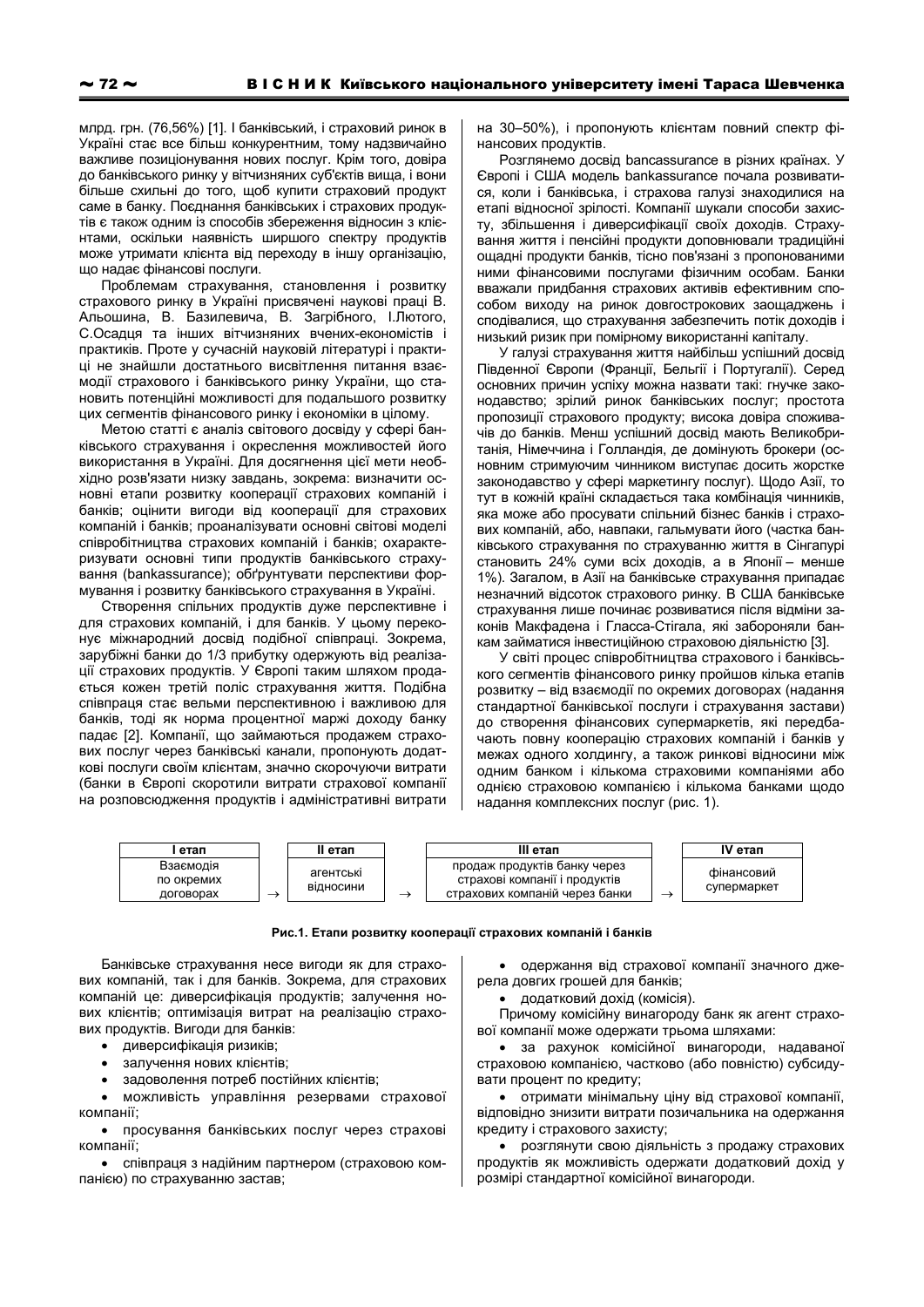Ризики і успіх bankassurance пов'язані з поєднанням в ньому банківських і страхових послуг. Плюси і мінуси цього виду діяльності значно різняться залежно від структури, через яку реалізується стратегія bankassurance. Успішна стратегія грунтується на двох ключових моментах. Поперше, це здатність керівництва банку або страхової компанії визначити дохід, який можна одержати від розповсюдження "чужих" продуктів порівняно з доходом від розробки власних продуктів. По-друге, це відповідне рішення (з урахуванням наявних ресурсів, кваліфікації і системи управління ризиками) щодо доцільності брати на себе балансовий ризик, ризик втрати доходів або обидва ці ризики одночасно.

У світовій практиці виділяють п'ять основних моделей комбінації банківської і страхової діяльності (табл.1).

| Таблиця 1. Моделі комбінації банківської і страхової діяльності [4] |  |  |
|---------------------------------------------------------------------|--|--|
|---------------------------------------------------------------------|--|--|

| Моделі взаємодії банку і страхової компанії<br>в межах bankassurance               |                                                                                                    | Основна характеристика структури                                                                                                                                                                                                                                                                                                                                                                                                                                                                                                                                                                                                                              |  |  |
|------------------------------------------------------------------------------------|----------------------------------------------------------------------------------------------------|---------------------------------------------------------------------------------------------------------------------------------------------------------------------------------------------------------------------------------------------------------------------------------------------------------------------------------------------------------------------------------------------------------------------------------------------------------------------------------------------------------------------------------------------------------------------------------------------------------------------------------------------------------------|--|--|
| Структура 1:<br>новостворена<br>компанія                                           | Банк створює дочі-<br>рню страхову ком-<br>панію або страхова<br>компанія створює<br>дочірній банк | Материнська компанія ретельніше контролює і краще розбирається в діяльності<br>власної новоствореною, ніж придбаної дочірньої компанії. Банки, створені страхо-<br>вими компаніями, як правило, не мають власної мережі філій, і страховій компанії<br>не доводиться нести ризики, пов'язані з управлінням такою мережею. У створених<br>банками дочірніх страхових компаній відсутні успадковані ними портфелі активів і<br>зобов'язань, характеристики яких можуть відповідати або не відповідати принципам<br>групи або її готовності до ризику. Основним ризиком для новоствореної компанії є<br>відсутність у неї перевіреної на практиці бізнес-моделі. |  |  |
| Структура 2:<br>придбання активів<br>в іншому секторі                              | Банк купує діючу<br>страхову компанію<br>або страхова компа-<br>нія купує діючий банк              | Основний ризик пов'язаний із здатністю менеджменту материнської групи включити<br>үправління ризиками придбаної компанії в існуючі системи ризик-менеджменту. Для бан-<br>ків, що купують страхові активи, це може виявитися складним завданням, оскільки струк-<br>тура доходів страхового бізнесу і його потреби в капіталі можуть бути абсолютно іншими,<br>ніж в банківському бізнесі. Складним завданням для материнської страхової компанії може<br>виявитися управління абсолютно іншими, ніж у неї, ризиками ліквідності і підходами до<br>управління кредитним і ринковим ризиком, а також управління активами і пасивами банку.                     |  |  |
| Структура 3:<br>спільне підприєм-<br><b>CTBO</b>                                   | Банк і страхова<br>компанія створю-<br>ють спільне підпри-<br><b>ЄМСТВО</b>                        | В такій структурі, як правило, банк забезпечує бренд, клієнтів і філіальну мережу, а<br>страхова компанія - продукти, адміністрацію і обслуговування клієнтів. Основний<br>ризик полягає у тому, що кожен акціонер продовжує забезпечувати відповідну під-<br>тримку спільному підприємству. Банк не схильний до прямого балансового ризику,<br>але несе ризик втрати доходів і ризик репутації.                                                                                                                                                                                                                                                              |  |  |
| Структура 4:<br>стратегічний аль-<br>янс з метою роз-<br>повсюдження про-<br>дукту | Банк і страхова ком-<br>панія укладають<br>стратегічну угоду<br>про розповсюд-<br>ження продуктів  | Ця структура забезпечує гнучкість обом сторонам. Основним ризиком, з яким стикаєть-<br>ся банк, що поширює страхові продукти, є ризик виконання вимог, хоча банк повинен<br>також враховувати наслідки незадоволення клієнтів продуктами або обслуговуванням<br>страхової компанії. У страхової компанії може бути відсутній контроль за якістю клієнт-<br>ської бази або якістю роботи підрозділу з продажу страхових продуктів.                                                                                                                                                                                                                             |  |  |
| Структура 5:<br>посередництво                                                      | Банк виступає не-<br>залежним посере-<br>дником страхової<br>компанії                              | В цій структурі банк пропонує клієнтам рекомендації щодо найбільш оптимального страхо-<br>вого продукту на ринку. Банк несе ризик невиконання вимог у відділенні продажу страхо-<br>вого продукту і повинен дати оптимальні рекомендації. Це вимагає спеціальної підготовки<br>персоналу і, можливо, внесення змін в корпоративну культуру деяких організацій.                                                                                                                                                                                                                                                                                                |  |  |

До 2001 року найбільшою популярністю в Європі користувалася модель, заснована на структурі 2. Багато європейських груп, що надають фінансові послуги, поєднували банківську і страхову діяльність. Такий союз став особливо привабливим у 1990-х роках, коли багато компаній прагнули забезпечити зростання за рахунок диверсифікації. Наприклад, на початку 1990-х в Європі були створені такі фінансові конгломерати, як група Fortis і ING. Обидві групи впродовж минулого десятиліття купували банки і страхові компанії. У другій половині 1990-х в різних країнах Європи збільшилася кількість злиттів і поглинань. Наприклад, такі компанії, як Llovds TSB Bank PLS (Lloyds TSB) і Allianz AG (Allianz), придбали активи в іншому секторі в цілях розширення свого бізнеспрофілю. У період після 2001 року у європейських банків. що працюють одночасно в банківському і страховому сегментах, виникли серйозні проблеми, обумовлені нестійкістю ринків акцій, внаслідок чого європейська модель bankassurance еволюціонувала у бік структури 4.

У США найбільш успішно працювала модель, заснована на структурі 5. Американські клієнти більше схильні звертатися до брокерів, щоб їм запропонували цілий спектр продуктів конкуруючих страхових компаній, з яких можна вибрати найкращий варіант. Деякі банки, зокрема BB&T Corp., Wells Fargo & Co. i Wachovia Согр., створили великі підрозділи, що займаються брокерською діяльністю в галузі страхових послуг, одержуючи від неї до 10% доходів.

Усі продукти bankassurance можна поділити на дві групи:

1) Прості продукти, які інтегруються в банківський продукт. Це може бути або автоматична страховка або додаткова опція по вибору клієнта. Простий продукт не повинен ускладнювати продаж банківського продукту, його ціна повинна бути відповідною. Звичайно він продається співробітниками банку.

2) Складні продукти, які продаються незалежно від банківського продукту співробітниками страхових компаній або спеціально підготовленими співробітниками банку.

Існують різні технології продажів страхових продуктів через банки. Найчастіше їх продаж здійснюється в комплекті з банківською послугою. На сьогоднішній день, страхування у зв'язку з одержанням кредиту - це наймасовіша з подібних технологій. Придбання поліса у такому випадку є неодмінною умовою банку. Кредитний напрям стає фундаментом для майбутньої взаємодії банків і страхових компаній.

Страхові компанії, у свою чергу, зацікавлені в пропозиції банком наступних послуг:

1) Класичне страхування майна (автотранспорту, вантажів, нерухомого майна, цінностей, електронного устаткування) і персоналу банку, який, в основному, одержує добровільне медичне страхування і страхування життя.

2) Страхування заставного майна і життя позичальника кредиту.

3) Кредитне страхування.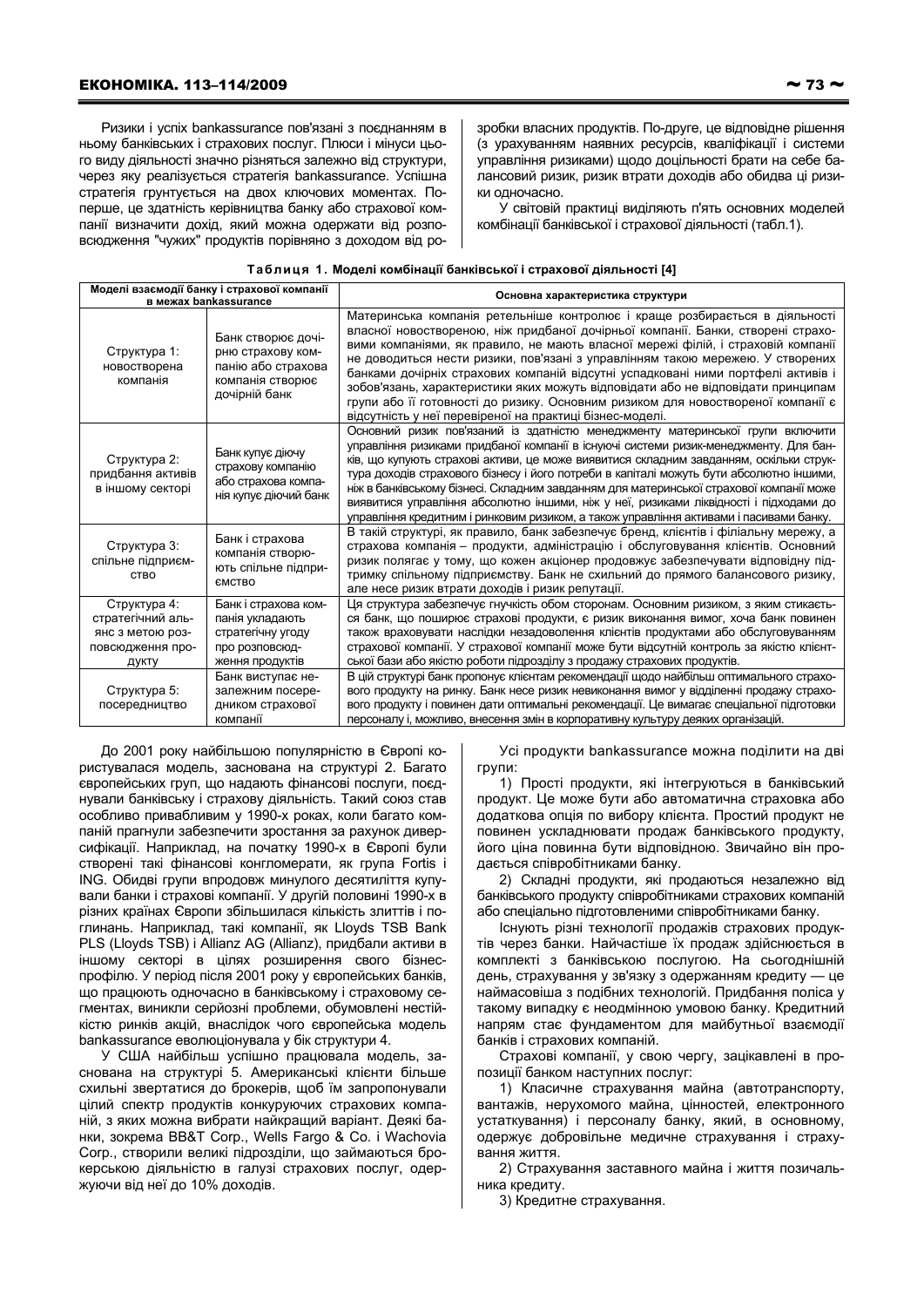4) Страхування відповідальності банківських службовців і страхування пластика від ризиків підробки, втрати або протиправного використання третіми особами.

Обираючи страхову компанію у якості партнера банк керується такими критеріями:

• надійність страхової компанії;

наявність у страхової компанії мережі філій;

готовність страхової компанії у повному обсязі користуватися продуктом банку - депозитами, розрахунково-касовим обслуговуванням тощо;

• набір страхових покриттів (індивідуально для кожного конкретного банку);

• швидкість прийняття рішень по страхуванню (можливість застосування IT-рішень);

• позиціонування банку як фінансового консультанта (розвиток програм лояльності клієнтів);

• наявність фахівців;

• досвід і маркетингова позиція страхової компанії на ринку.

Зрозуміло, що впровадження bancassurance вимагає великої роботи. Необхідно розробити просте страхове рішення. Це важливо і для співробітників банку, які продаватимуть страховий продукт, і для клієнта, який купуватиме поліс. Продукт повинен бути очевидним, щоб на його розуміння не потрібно було витрачати багато часу. Необхідно звернути увагу і на вартість страхового продукту, її відношення до місячних виплат клієнта. Що ж до технологій, які вкладаються в страхові продукти по bancassurance, достатньо великий потенціал лежить в області збору премії. Сьогодні більшість страхових компаній збирає страхові премії з клієнта готівкою. Західні ж компанії списують їх з рахунку клієнта, що дозволяє перейти до місячної розстрочки платежу по страховій премії. Для того, щоб це здійснити у нас, необхідно оптимізувати IT-технології. Також при створенні продуктів bancassurance важливо правильно побудувати систему мотивації. Продукт повинен бути якісним, і співробітник банку повинен розуміти це. У нього повинна бути впевненість, що продукт дійсно заслуговує на те, щоб продавати його клієнту. Необхідно включити продажі по продукту Bancassurance, нарівні з іншими продажами, в план продажів банку. Банк повинен бути готовий вбудувати мотивацію по продуктах bancassurance в свою внутрішньобанківську мотивацію.

В Україні банківсько-страхові відносини обмежуються страхуванням застави, фінансових ризиків банку і відповідальності за погашення кредиту позичальника. Співпраця банків і страхових компаній повною мірою реалізується лише в автокредитуванні. Тільки починає розвиватися страхування життя позичальника. Не використовуються такі високотехнологічні продукти, як накопичувальне страхування життя.

Складним є питання акредитації страхової компанії в банках, яка не завжди є прозорою, і більшою мірою залежить від лояльності банку до страхової компанії. Проте практика акредитації банками страхових компаній в рамках страхування кредитних програм справляє позитивний ефект на статус страховиків. Це свого роду додаткова перевірка фінансової стійкості компанії і можливості виконання своїх зобов'язань. З іншого боку, акредитація може перешкоджати співробітництву, оскільки сприймається страховими компаніями як додаткові витрати. Крім того, страховик вимушений додатково до акредитації розмістити на банківських рахунках депозитний внесок. І тому страховику необхідно дуже чітко визначити - яка прибутковість по депозиту, і які ризики він одержить натомість.

Нині в кожному великому банку України акредитовано близько 40-60 страхових компаній. З іншого боку, кожна страхова компанія акредитована не в одному, а відразу в декількох банках. При цьому банки прагнуть нав'язати свої умови гри на кожному етапі технологічного процесу і навіть створити страховий продукт, написавши самостійно договір страхування і визначивши страховий тариф і розмір комісійних [5]. Водночас у порівнянні з доходами від банківських операцій питома вага комісійної винагороди дуже мала і не може виступати істотним чинником при здійсненні операцій банківського страхування. Проте, їх величина - суттєвий елемент у виборі страхового контрагента. При високому рівні конкуренції страховики йдуть на суттєві витрати (офіційні і неофіційні) з метою завоювання ринку.

Ще однією проблемою є те, що технічне програмне забезпечення банку (спрямоване на підтримку операційних і кредитних програм) не припускає продаж банківськими співробітниками страхових продуктів, тому страхові компанії надають свою систему, інтегруючи її з системою банку щоб уникнути великої кількості помилок і подвійного введення інформації. У наших умовах, рівень автоматизації бізнесів-процесів в банках набагато випереджає рівень автоматизації в страхових компаніях. Всі банки працюють в режимі "операційного дня", тобто щодня закривають баланс проведених за день банківських операцій. Більшість великих банків володіє центральними сховищами даних і OLAP-системами, які дозволяють здійснювати управлінський облік і оперативно аналізувати стан бізнесу. Набагато менше число банків має засоби автоматизації фронт-офісу, який дає можливість ефективно обслуговувати значне число індивідуальних клієнтів банку. Число банків, що володіють інтегрованими банківськими системами, ще менше. Це пояснюється високою вартістю подібних систем. Безумовно, успіх проекту bancassurance безпосередньо залежить від рівня автоматизації бізнесів-процесів в банку. В тому випадку, якщо бізнеси-процеси в головному офісі банку не автоматизовані достатньою мірою, то очевидним є високе завантаження менеджерів банку і, як наслідок - дефіцит часу для участі в бізнесах-процесах проекту bancassurance.

Взагалі, практика партнерських відносин між банком і страховою компанією в Україні відрізняється від зарубіжної через специфіку українського ринку фінансових послуг, а саме: незначна поширеність страхування; недосконалість страхового законодавства; низька довіра клієнтів до страхових компаній; "непрозорість" страхових послуг і наявність великої кількості кептивних компаній. Сьогодні страховий ринок України потрапив в достатньо сильну залежність від банківського сектора. Така залежність вже відобразилася на страхових компаніях, чий бізнес зав'язаний на банківському страхуванні: як тільки обсяги кредитування знижуються - спостерігається падіння обсягу страхових платежів. До того ж банки сьогодні не дуже зацікавлені в розповсюдженні страхових продуктів, хоча і декларують свій інтерес. Тільки з падінням обсягів кредитування і диверсифікацією банками своєї діяльності можливий перехід банківсько-страхових відносин на більш конструктивну і взаємовигідну основу.

Підсумовуючи вищенаведене, можна зробити висновок, що український фінансовий ринок ще не повністю дозрів для створення продуктів банківського страхування (bankassurance), проте певні кроки у цьому напрями вже зроблено. Безумовно, у виграші від співробітництва будуть ті страхові компанії, що першими зайняли сегмент банківського страхування, яке в перспективі буде все більш затребуваним. Позитивним є те, що технології для продажу продуктів bancassurance і страхових продуктів по схемі bancassurance вже відпрацьовані, і нам не потрібно